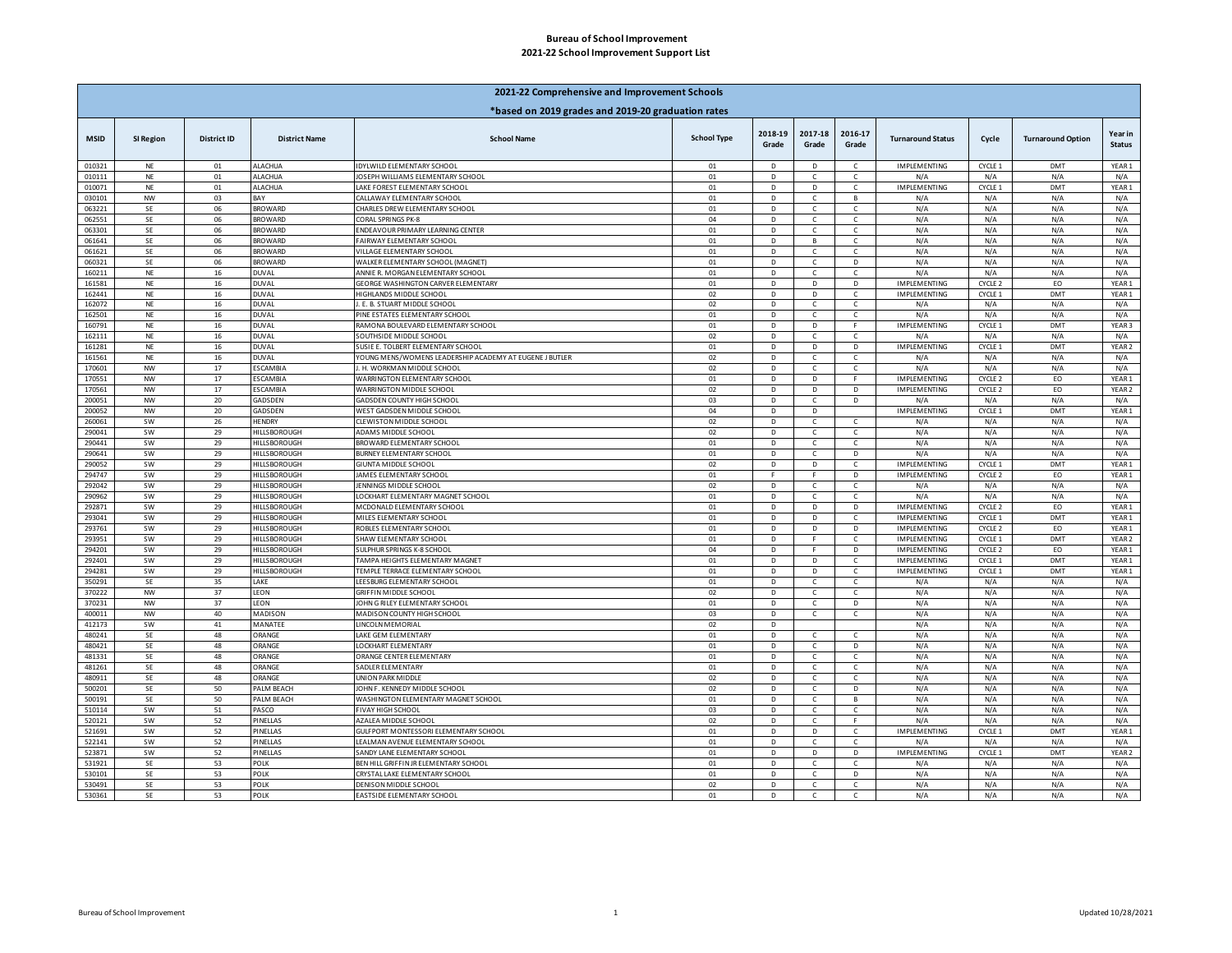## **2021-22 School Improvement Support List Bureau of School Improvement**

| <b>MSID</b> | SI Region | <b>District ID</b> | <b>District Name</b> | <b>School Name</b>                  | <b>School Type</b> | 2018-19<br>Grade | 2017-18<br>Grade | 2016-17<br>Grade | <b>Turnaround Status</b> | Cycle   | <b>Turnaround Option</b> | Year in<br><b>Status</b> |
|-------------|-----------|--------------------|----------------------|-------------------------------------|--------------------|------------------|------------------|------------------|--------------------------|---------|--------------------------|--------------------------|
| 530601      | <b>SE</b> | 53                 | POLK                 | FRED G. GARNER ELEMENTARY SCHOOL    | 01                 |                  |                  |                  | N/A                      | N/A     | N/A                      | N/A                      |
| 531231      | <b>SE</b> | 53                 | <b>POLK</b>          | <b>GRIFFIN ELEMENTARY SCHOOL</b>    | 01                 |                  |                  |                  | <b>IMPLEMENTING</b>      | CYCLE 2 | EO.                      | YEAR <sub>2</sub>        |
| 530611      | <b>SE</b> | 53                 | <b>POLK</b>          | INWOOD ELEMENTARY SCHOOL            | 01                 |                  |                  |                  | N/A                      | N/A     | N/A                      | N/A                      |
| 531751      | <b>SE</b> | 53                 | POLK                 | JAMES E. STEPHENS ELEMENTARY SCHOOL | 01                 |                  |                  |                  | N/A                      | N/A     | N/A                      | N/A                      |
| 531241      | <b>SE</b> | 53                 | POLK                 | JESSE KEEN ELEMENTARY SCHOOL        | 01                 |                  |                  |                  | N/A                      | N/A     | N/A                      | N/A                      |
| 531151      | <b>SE</b> | 53                 | POLK                 | KINGSFORD ELEMENTARY SCHOOL         | 01                 |                  |                  |                  | N/A                      | N/A     | N/A                      | N/A                      |
| 531611      | <b>SE</b> | 53                 | <b>POLK</b>          | LAUREL ELEMENTARY SCHOOL            | 01                 |                  |                  |                  | N/A                      | N/A     | N/A                      | N/A                      |
| 531521      | <b>SE</b> | 53                 | POLK                 | OSCAR J. POPE ELEMENTARY SCHOOL     | 01                 |                  |                  |                  | N/A                      | N/A     | N/A                      | N/A                      |
| 531702      | <b>SF</b> | 53                 | POLK                 | PALMETTO ELEMENTARY SCHOOL          | 01                 |                  |                  |                  | N/A                      | N/A     | N/A                      | N/A                      |
| 531371      | <b>SE</b> | 53                 | <b>POLK</b>          | SPOOK HILL ELEMENTARY SCHOOL        | 01                 |                  |                  |                  | N/A                      | N/A     | N/A                      | N/A                      |
| 531051      | <b>SE</b> | 53                 | <b>POLK</b>          | TENOROC HIGH SCHOOL                 | 03                 |                  |                  |                  | N/A                      | N/A     | N/A                      | N/A                      |
| 580501      | <b>SW</b> | 58                 | SARASOTA             | EMMA E. BOOKER ELEMENTARY SCHOOL    | 01                 |                  |                  |                  | N/A                      | N/A     | N/A                      | N/A                      |
| 560111      | <b>SE</b> | 56                 | ST. LUCIE            | CHESTER A. MOORE ELEMENTARY SCHOOL  | 01                 |                  |                  |                  | <b>IMPLEMENTING</b>      | CYCLE 1 | <b>DMT</b>               | YEAR1                    |
| 642734      | <b>NE</b> | 64                 | VOLUSIA              | CHAMPION ELEMENTARY SCHOOL          | 01                 |                  |                  |                  | <b>IMPLEMENTING</b>      | CYCLE 1 | <b>DMT</b>               | YEAR1                    |
| 642451      | <b>NE</b> | 64                 | VOLUSIA              | PALM TERRACE ELEMENTARY SCHOOL      | 01                 |                  |                  |                  | <b>IMPLEMENTING</b>      | CYCLE 2 | EO.                      | YEAR1                    |
| 643251      | <b>NF</b> | 64                 | <b>VOLUSIA</b>       | WESTSIDE ELEMENTARY SCHOOL          | 01                 |                  |                  |                  | <b>IMPLEMENTING</b>      | CYCLE 1 | <b>DMT</b>               | YEAR 1                   |